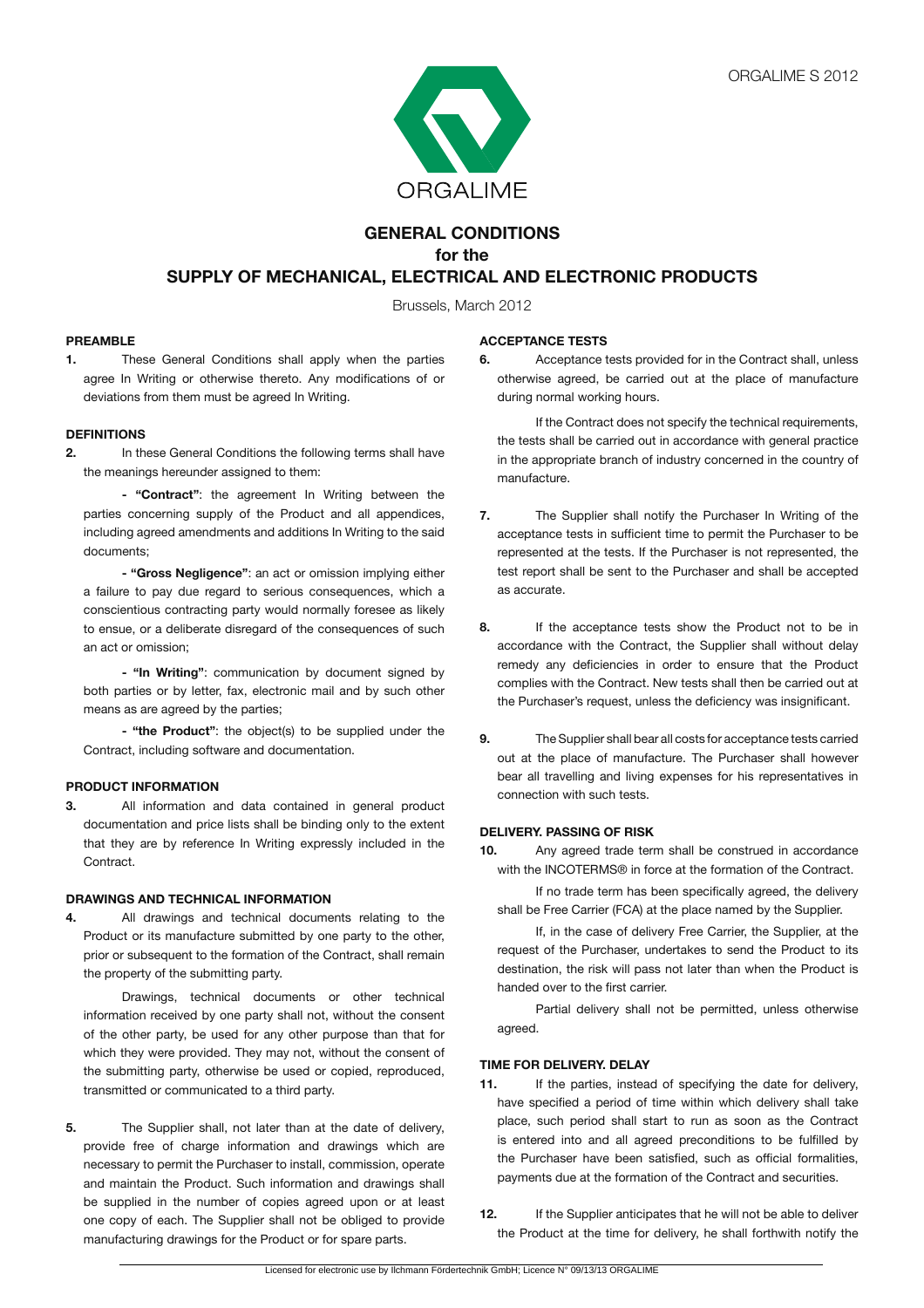

# **Appendix attached to the ORGALIME GENERAL CONDITIONS S 2012 regarding the application of German law**

Where the Contract is governed by German Law (cf. clause 47 of the ORGALIME Conditions), the present Amendment shall apply jointly with the ORGALIME Conditions in order to pay due regard to the provisions of the German Civil Code BGB concerning standard business conditions.

Note: The "Convention on Contracts for the International Sale of Goods" - usually named as Vienna Convention of April 11th 1980 - might be applied to the Contract. If this is not the intention of the Parties, a stipulation to the contrary will have to be expressly mentioned and agreed upon.

#### **regarding clause 14, para 5:**

is deleted

#### **regarding clause 16 second sentence (to be replaced by the following) :**

"All other claims against the Supplier based on such delay shall be excluded, except where the Supplier has been guilty of a negligent breach of a fundamental condition of the contract ("wesentliche Vertragspflichten"), intent or Gross Negligence according to Clause 2."

#### **regarding clause 39 (to be replaced by the following):**

"Save as stipulated in Clauses 23-38, the Supplier shall not be liable for defects. This applies to any loss the defect may cause including loss of production, loss of profit and other indirect loss. This limitation of the Supplier's liability shall not apply if he has been guilty of intent or Gross Negligence as defined in Clause 2 or if the Supplier negligently causes damage to life, body or health.

Furthermore, the limitation of liability shall not apply in cases of negligent breach of a fundamental condition of the contract ("wesentliche Vertragspflichten"). In the case of slight negligence the Supplier shall be liable only for reasonably foreseeable damage which is intrinsic to the contract.

Nor shall the said limitation of liability apply in the cases of strict liability under the Product Liability Act ("Produkthaftungsgesetz"), for defects of the Product causing death or personal injury, or damage to items of property used privately. Furthermore, the said limitation of liability shall not apply in the case of defects the Supplier has fraudulently concealed or whose absence he has guaranteed."

#### **regarding clause 40:**

is deleted

#### **regarding clause 45 (amendment):**

"The said exclusion of liability shall not apply in the case of intent or Gross Negligence under Clause 2 or if the Supplier negligently causes damage to life, body or health. Furthermore, the exclusion of liability shall not apply in cases of negligent breach of a fundamental condition of the contract ("wesentliche Vertragspflichten"). In the case of a slightly negligent breach of a fundamental condition of the contract, the Supplier shall be liable only for reasonably foreseeable damage which is intrinsic to the contract.

Nor shall the exclusion of liability apply in cases of strict liability under the Product Liability Act ("Produkthaftungsgesetz"), for defects of the Product causing death or personal injury, or damage to items of property used privately. Neither does the said exclusion apply in the case of damage attributable to fraudulent concealment or under a specific guarantee granted."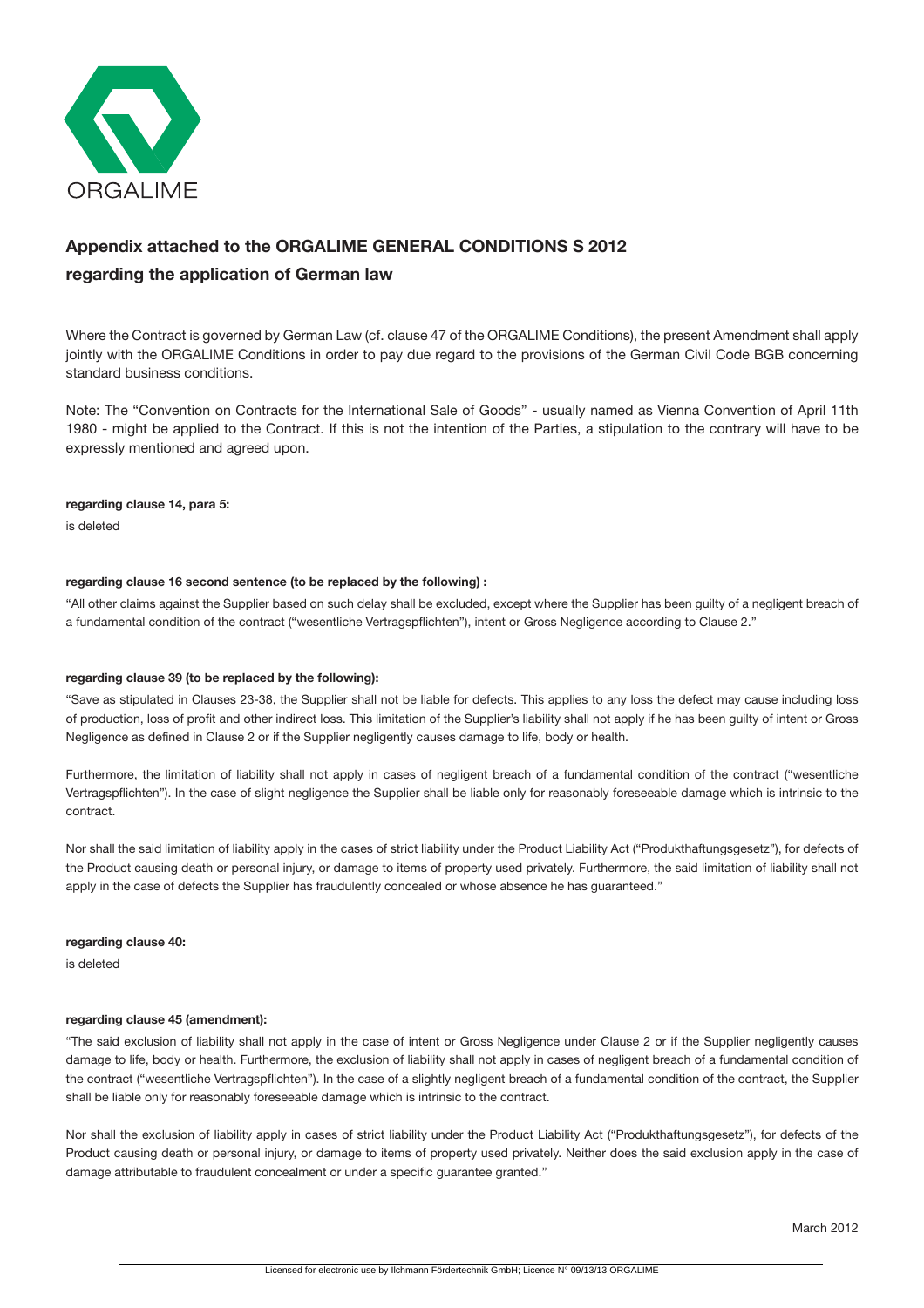Purchaser thereof In Writing, stating the reason and, if possible, the time when delivery can be expected.

 If the Supplier fails to give such notice, the Purchaser shall be entitled to compensation for any additional costs which he incurs and which he could have avoided had he received such notice.

- **13.** If delay in delivery is caused by any of the circumstances mentioned in Clause 41, by an act or omission on the part of the Purchaser, including suspension under Clauses 21 and 44, or any other circumstances attributable to the Purchaser, the Supplier shall be entitled to extend the time for delivery by a period which is necessary having regard to all the circumstances of the case. This provision shall apply regardless of whether the reason for the delay occurs before or after the agreed time for delivery.
- 14. If the Product is not delivered at the time for delivery, the Purchaser shall be entitled to liquidated damages from the date on which delivery should have taken place.

 The liquidated damages shall be payable at a rate of 0.5 per cent of the purchase price for each commenced week of delay. The liquidated damages shall not exceed 7.5 per cent of the purchase price.

 If only part of the Product is delayed, the liquidated damages shall be calculated on that part of the purchase price which is attributable to such part of the Product as cannot in consequence of the delay be used as intended by the parties.

 The liquidated damages shall become due at the Purchaser's demand In Writing but not before delivery has been completed or the Contract is terminated under Clause 15.

 The Purchaser shall forfeit his right to liquidated damages if he has not lodged a claim In Writing for such damages within six months after the time when delivery should have taken place.

**15.** If the delay in delivery is such that the Purchaser is entitled to maximum liquidated damages under Clause 14 and if the Product is still not delivered, the Purchaser may In Writing demand delivery within a final reasonable period which shall not be less than one week.

 If the Supplier does not deliver within such final period and this is not due to any circumstances which are attributable to the Purchaser, then the Purchaser may by notice In Writing to the Supplier terminate the Contract in respect of such part of the Product as cannot in consequence of the Supplier's failure to deliver be used as intended by the parties.

 If the Purchaser terminates the Contract he shall be entitled to compensation for the loss he suffers as a result of the Supplier's delay, including any consequential and indirect loss. The total compensation, including the liquidated damages which are payable under Clause 14, shall not exceed 15 per cent of that part of the purchase price which is attributable to the part of the Product in respect of which the Contract is terminated.

 The Purchaser shall also have the right to terminate the Contract by notice In Writing to the Supplier, if it is clear from the circumstances that there will occur a delay in delivery which, under Clause 14, would entitle the Purchaser to maximum liquidated damages. In case of termination for this reason, the Purchaser shall be entitled to maximum liquidated damages and compensation under the third paragraph of this Clause 15.

**16.** Liquidated damages under Clause 14 and termination of the Contract with limited compensation under Clause 15 shall

be the only remedies available to the Purchaser in case of delay on the part of the Supplier. All other claims against the Supplier based on such delay shall be excluded, except where the Supplier has been guilty of Gross Negligence.

**17.** If the Purchaser anticipates that he will be unable to accept delivery of the Product at the time for delivery, he shall forthwith notify the Supplier In Writing thereof, stating the reason and, if possible, the time when he will be able to accept delivery.

 If the Purchaser fails to accept delivery at the time for delivery, he shall nevertheless pay any part of the purchase price which becomes due at the time for delivery, as if delivery had taken place at the time for delivery. The Supplier shall arrange for storage of the Product at the risk and expense of the Purchaser. The Supplier shall also, if the Purchaser so requires, insure the Product at the Purchaser's expense.

**18.** Unless the Purchaser's failure to accept delivery is due to any such circumstance as mentioned in Clause 41, the Supplier may by notice In Writing require the Purchaser to accept delivery within a final reasonable period.

 If, for any reason which is not attributable to the Supplier, the Purchaser fails to accept delivery within such period, the Supplier may by notice In Writing terminate the Contract in whole or in part. The Supplier shall then be entitled to compensation for the loss he suffers by reason of the Purchaser's default, including any consequential and indirect loss. The compensation shall not exceed that part of the purchase price which is attributable to that part of the Product in respect of which the Contract is terminated.

# **PAYMENT**

**19.** Payment shall be made within 30 days after the date of invoice.

 Unless otherwise agreed, the purchase price shall be paid with one third at the formation of the Contract and one third when the Supplier notifies the Purchaser that the Product, or the essential part of it, is ready for delivery. The remaining part of the purchase price shall be paid when the entire Product is delivered.

- **20.** Whatever the means of payment used, payment shall not be deemed to have been effected before the Supplier's account has been irrevocably credited for the amount due.
- **21.** If the Purchaser fails to pay by the stipulated date, the Supplier shall be entitled to interest from the day on which payment was due and to compensation for recovery costs. The rate of interest shall be as agreed between the parties or otherwise 8 percentage points above the rate of the main refinancing facility of the European Central Bank. The compensation for recovery costs shall be 1 per cent of the amount for which interest for late payment becomes due.

 In case of late payment and in case the Purchaser fails to give an agreed security by the stipulated date the Supplier may, after having notified the Purchaser In Writing, suspend his performance of the Contract until he receives payment or, where appropriate, until the Purchaser gives the agreed security.

 If the Purchaser has not paid the amount due within three months the Supplier shall be entitled to terminate the Contract by notice In Writing to the Purchaser and, in addition to the interest and compensation for recovery costs according to this Clause, to claim compensation for the loss he incurs. Such compensation shall not exceed the agreed purchase price.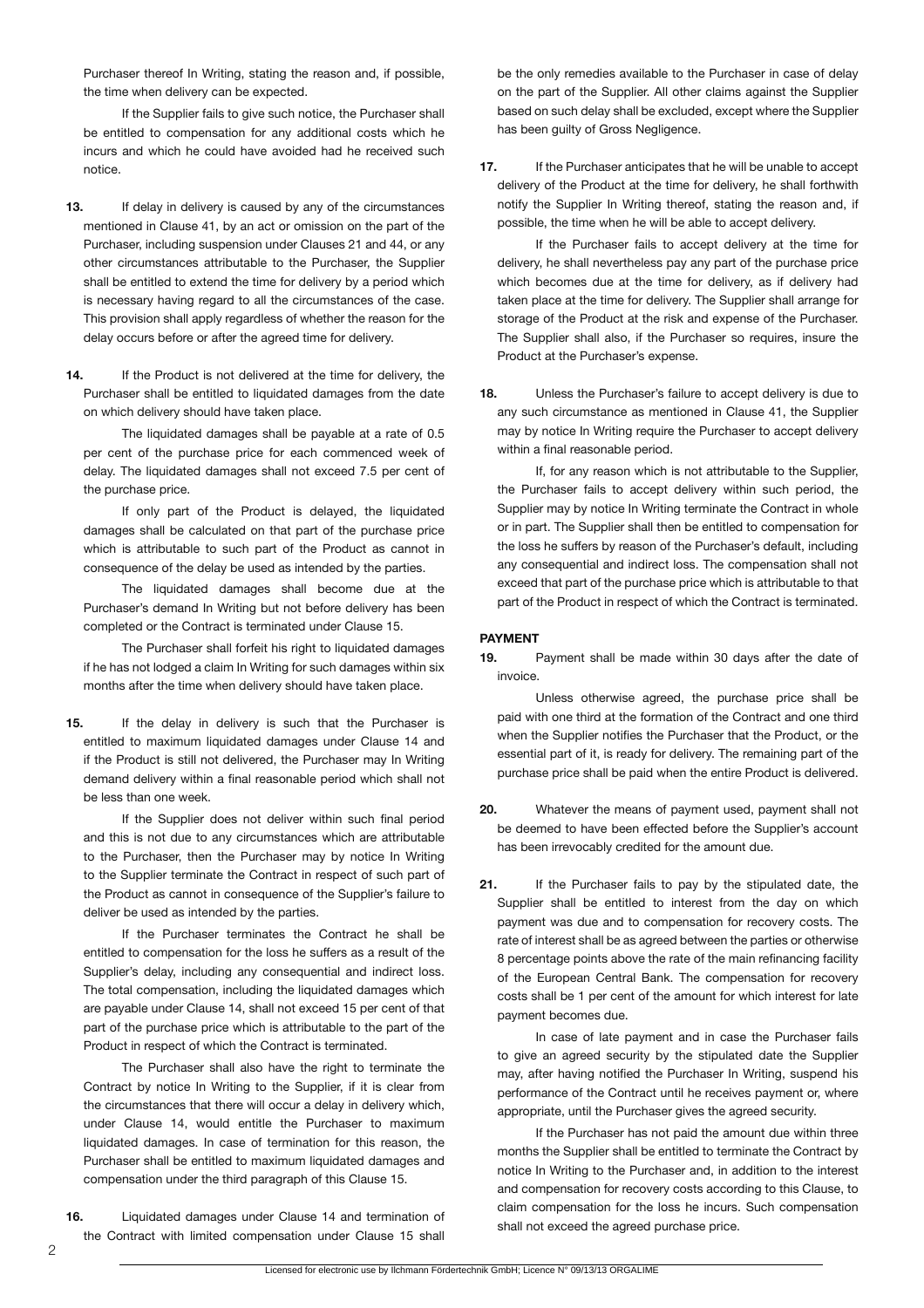#### **RETENTION OF TITLE**

**22.** The Product shall remain the property of the Supplier until paid for in full to the extent that such retention of title is valid under the relevant law.

 The Purchaser shall at the request of the Supplier assist him in taking any measures necessary to protect the Supplier's title to the Product.

 The retention of title shall not affect the passing of risk under Clause 10.

# **LIABILITY FOR DEFECTS**

- **23.** Pursuant to the provisions of Clauses 24-39, the Supplier shall remedy any defect or nonconformity (hereinafter termed defect(s)) resulting from faulty design, materials or workmanship.
- **24.** The Supplier shall not be liable for defects arising out of materials provided or a design stipulated or specified by the Purchaser.
- **25.** The Supplier shall only be liable for defects which appear under the conditions of operation provided for in the Contract and under proper use of the Product.
- **26.** The Supplier shall not be liable for defects caused by circumstances, which arise after the risk has passed to the Purchaser, e.g. defects due to faulty maintenance, incorrect installation or faulty repair by the Purchaser or to alterations carried out without the Supplier's consent In Writing. The Supplier shall neither be liable for normal wear and tear nor for deterioration.
- **27.** The Supplier's liability shall be limited to defects which appear within a period of one year from delivery. If the use of the Product exceeds that which is agreed, this period shall be reduced proportionately.
- **28.** When a defect in a part of the Product has been remedied, the Supplier shall be liable for defects in the repaired or replaced part under the same terms and conditions as those applicable to the original Product for a period of one year. For the remaining parts of the Product the period mentioned in Clause 27 shall be extended only by a period equal to the period during which and to the extent that the Product could not be used as a result of the defect.
- **29.** The Purchaser shall without undue delay notify the Supplier In Writing of any defect which appears. Such notice shall under no circumstances be given later than two weeks after the expiry of the period given in Clause 27 or the extended period(s) under Clause 28, where applicable.

 The notice shall contain a description of the defect.

 If the Purchaser fails to notify the Supplier In Writing of a defect within the time limits set forth in the first paragraph of this Clause, he shall lose his right to have the defect remedied.

 Where the defect is such that it may cause damage, the Purchaser shall immediately inform the Supplier In Writing. The Purchaser shall bear the risk of damage to the Product resulting from his failure so to notify. The Purchaser shall take reasonable measures to minimise damage and shall in that respect comply with instructions of the Supplier.

**30.** On receipt of the notice under Clause 29 the Supplier shall at his own cost remedy the defect without undue delay, as

stipulated in Clauses 23-39. The time for remedial work shall be chosen in order not to interfere unnecessarily with the Purchaser's activities.

 Repair shall be carried out at the place where the Product is located unless the Supplier deems it more appropriate that the Product is sent to him or a destination specified by him.

 If the defect can be remedied by replacement or repair of a defective part and if dismantling and re-installation of the part do not require special knowledge, the Supplier may demand that the defective part is sent to him or a destination specified by him. In such case the Supplier shall have fulfilled his obligations in respect of the defect when he delivers a duly repaired part or a part in replacement to the Purchaser.

- **31.** The Purchaser shall at his own expense provide access to the Product and arrange for any intervention in equipment other than the Product, to the extent that this is necessary to remedy the defect.
- **32.** Unless otherwise agreed, necessary transport of the Product or parts thereof to and from the Supplier in connection with the remedying of defects for which the Supplier is liable shall be at the risk and expense of the Supplier. The Purchaser shall follow the Supplier's instructions regarding such transport.
- **33.** Unless otherwise agreed, the Purchaser shall bear any additional costs which the Supplier incurs for remedying the defect caused by the Product being located in a place other than the destination stated at the formation of the Contract for the Supplier's delivery to the Purchaser or – if no destination has been stated – the place of delivery.
- **34.** Defective parts which have been replaced shall be made available to the Supplier and shall be his property.
- **35.** If the Purchaser has given such notice as mentioned in Clause 29 and no defect is found for which the Supplier is liable, the Supplier shall be entitled to compensation for the costs he incurs as a result of the notice.
- **36.** If the Supplier does not fulfil his obligations under Clause 30, the Purchaser may by notice In Writing fix a final reasonable period for completion of the Supplier's obligations, which shall not be less than one week.

 If the Supplier fails to fulfil his obligations within such final period, the Purchaser may himself undertake or employ a third party to undertake necessary repair work at the risk and expense of the Supplier.

 Where successful repair work has been undertaken by the Purchaser or a third party, reimbursement by the Supplier of reasonable costs incurred by the Purchaser shall be in full settlement of the Supplier's liabilities for the said defect.

**37.** Where the Product has not been successfully repaired, as stipulated under Clause 36,

 a) the Purchaser shall be entitled to a reduction of the purchase price in proportion to the reduced value of the Product, provided that under no circumstances shall such reduction exceed 15 per cent of the purchase price, or

b) where the defect is so substantial as to significantly deprive the Purchaser of the benefit of the Contract as regards the Product or a substantial part of it, the Purchaser may terminate